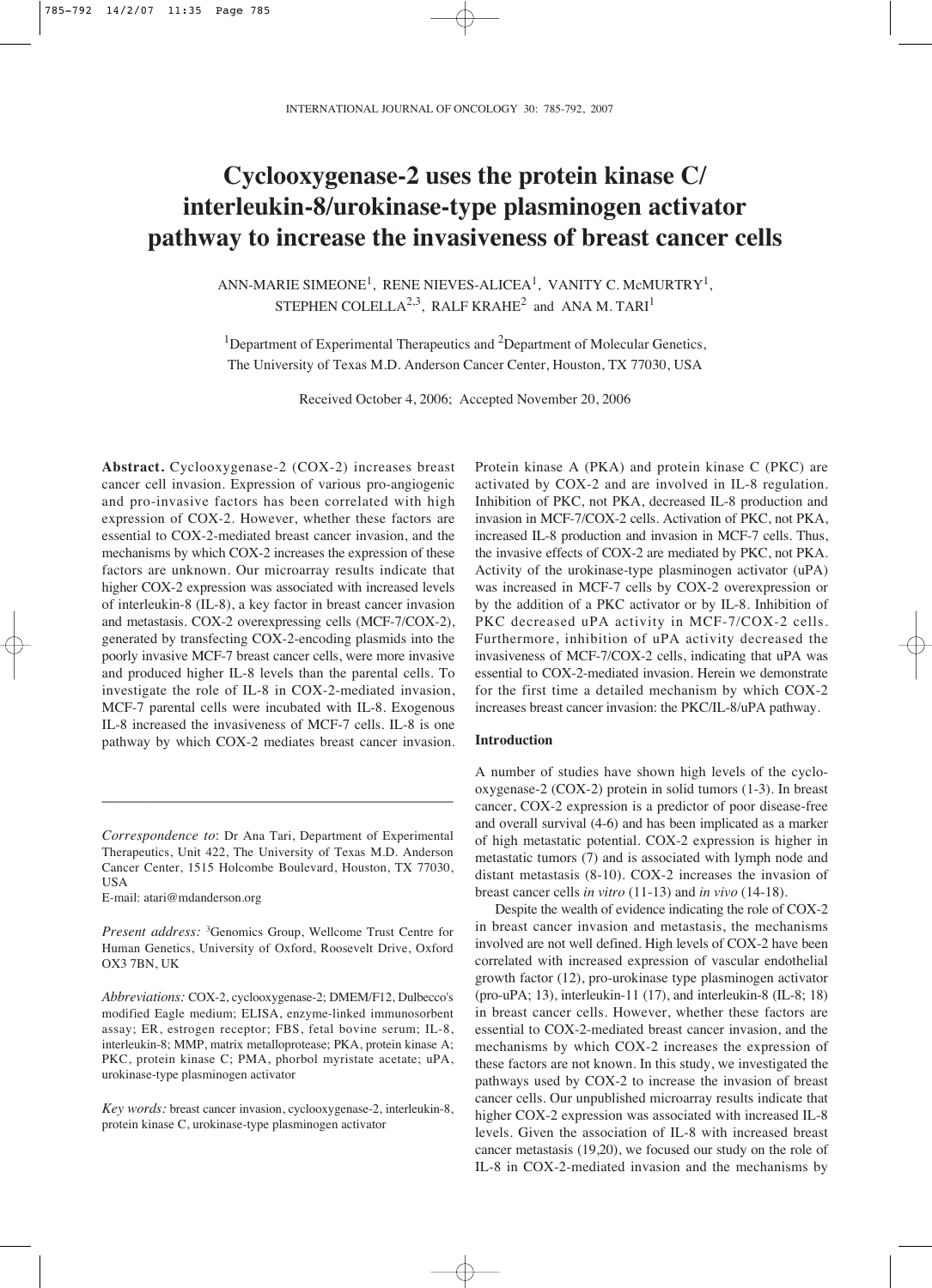which COX-2 increases IL-8 expression in breast cancer cells. We show that COX-2 uses protein kinase C (PKC) to increase the production of IL-8. COX-2 uses IL-8 to activate uPA, resulting in increased invasion of breast cancer cells. This study demonstrates for the first time that COX-2 uses the PKC/IL-8/uPA pathway to increase invasion of breast cancer cells.

## **Materials and methods**

*Reagents*. Matrigel was purchased from BD Biosciences (Bedford, MA). Hema-3 was purchased from Fisher Scientific (Middleton, VA). Non-reducing sample buffer, 10X zymogram renaturing buffer, 10X zymogram development buffer, Coomassie Blue-R250, and Coomassie Blue destaining solution were purchased from Bio-Rad Laboratories (Hercules, CA). Amiloride was purchased from Sigma-Aldrich Chemical Co. (St. Louis, MO). Phorbol myristate acetate (PMA), forskolin, GÖ6976, and PKA inhibitor 6-22 amide were purchased from EMD Biosciences (La Jolla, CA). IL-8 was purchased from Pepro Tech (Rocky Hill, NJ).

*Cell lines*. The MCF-7 human breast cancer cell line was obtained from American Type Cell Culture (Manassas, VA). MCF-7/COX-2 cells were generated by stably transfecting plasmids encoding the COX-2 gene into estrogen receptor (ER)-positive MCF-7 cells as previously described (21). The pSG5-COX-2 plasmid, which contains a full-length human COX-2 cDNA in the pSG expression vector (22), was used for COX-2 transfection. MCF-7/COX-2 cells were obtained from individual colonies, and continuously cultured in DMEM/ F12 medium containing 5% FBS and 500  $\mu$ g/ml G418. To ensure that MCF-7/COX-2 cells express high levels of COX-2 protein, Western blots using a mouse monoclonal COX-2 antibody (Cayman Chemical, Ann Arbor, MI) were performed (21). We selected clones 8, 12, and 13 that we had previously reported expressed higher levels of COX-2 than the parental MCF-7 cells (21). IL-8 levels and uPA activity were determined in these three clones, but clone 12 was used for all other experiments.

*Collection of conditioned medium supernatants*. MCF-7 and MCF-7/COX-2 cells  $(4x10<sup>5</sup>)$  were plated in T25 flasks in DMEM/F12 medium supplemented with 5% FBS. The next day, MCF-7/COX-2 cells were treated with 6-22 amide (25, 50 nM) or GÖ6976 (25, 50 nM) and MCF-7 cells were treated with forskolin (1  $\mu$ M) or PMA (0.1  $\mu$ M). The following day, the medium in all flasks was changed to serum-free medium. After 24 h, the medium was recovered, centrifuged for 5 min, and concentrated using spin columns with 10-kDa cutoff filters (Millipore, Bedford, MA). These supernatants were used to determine the effects of COX-2 overexpression and the effects of chemical treatments on IL-8 concentrations, matrix metalloprotease (MMP) activities, and uPA activities.

*Enzyme-linked immunosorbent assay for human IL-8*. IL-8 concentrations in the concentrated supernatants were determined using a commercial enzyme-linked immunosorbent assay (ELISA) kit (R&D Systems, Minneapolis, MN). IL-8 concentrations were normalized to cell number and expressed as pg/ml/106 cells. The experiments were performed in triplicate and repeated twice.

*Zymographic analysis of MMP activity*. The activity of MMP-2 and MMP-9 in the concentrated supernatants was determined by gelatin zymography as described (23). Concentrated medium (20  $\mu$ l) was mixed (1:1) with non-reducing sample buffer and applied to a gelatin zymogram gel (Bio-Rad Laboratories). The gel was incubated in renaturing buffer followed by an overnight incubation in development buffer at 37˚C. The gel was stained with Coomassie Blue-R250 and then destained. Gelatinase activities were visible as clear bands against the dark blue background, indicating proteolysis of the substrate protein.

*uPA activity assay*. The concentrated supernatants were analyzed for uPA activity using a commercial kit (Chemicon, Temecula, CA). uPA activity was expressed as the number of units/106 cells. One unit is defined as the amount of enzyme equal to an international standard as tested by the fibrinolytic method of Johnson *et al* (24). The assay was performed in triplicate and repeated twice.

*Matrigel invasion assay*. The invasiveness of breast cancer cells was determined *in vitro* by using the Matrigel invasion assay (23). Briefly, six-well plate transwell inserts with  $8-\mu m$ pore size polycarbonate filters (Fisher Scientific) were coated with the artificial basement membrane Matrigel in cold serum-free DMEM/F12 at a final concentration of 0.7 mg/ml and placed at room temperature for 40 min. MCF-7 and MCF-7/COX-2 cells were trypsinized, resuspended in serumsupplemented medium, and counted. Cells were then washed 3 times with serum-free medium. Cells  $(4x10^5 \text{ in } 500 \mu)$  were added into each transwell insert. MCF-7/COX-2 cells were incubated in the absence or presence of the PKA inhibitor 6-22 amide, the PKC inhibitor GÖ6976, or the uPA inhibitor amiloride. MCF-7 cells were incubated in the absence or presence of the PKA activator forskolin or the PKC activator PMA. MCF-7 cells were pretreated with IL-8 (100 ng/ml) for 24 h. Pretreated cells were harvested and washed as described above and then added into transwell inserts at a density of  $4x10<sup>5</sup>$  in 500  $\mu$ 1 in the presence of IL-8 (100 ng/ml). The lower chambers of the inserts were filled with 2 ml of DMEM/F12 medium supplemented with 5% FBS. After a 72-h incubation, non-invading cells on the upper surface of the filter were removed with cotton swabs. Cells that had passed through the pores onto the lower side of the filter were fixed, stained with Hema-3, and photographed. The invaded cells for each filter were counted in five fields under a light microscope at x40 magnification. The invasive ability of the cells was expressed as the mean number of cells that had invaded to the lower side of the filter. The experiments were performed in triplicate and repeated twice.

*Statistical analyses*. For statistical analysis of the invasion experiments, the Shapiro-Wilk test was first performed to assess the normality assumption of the data. Given that the data were normally distributed, two-sample t-tests were performed to compare the number of invading cells, IL-8 levels, and uPA activity among the various treatments. All analyses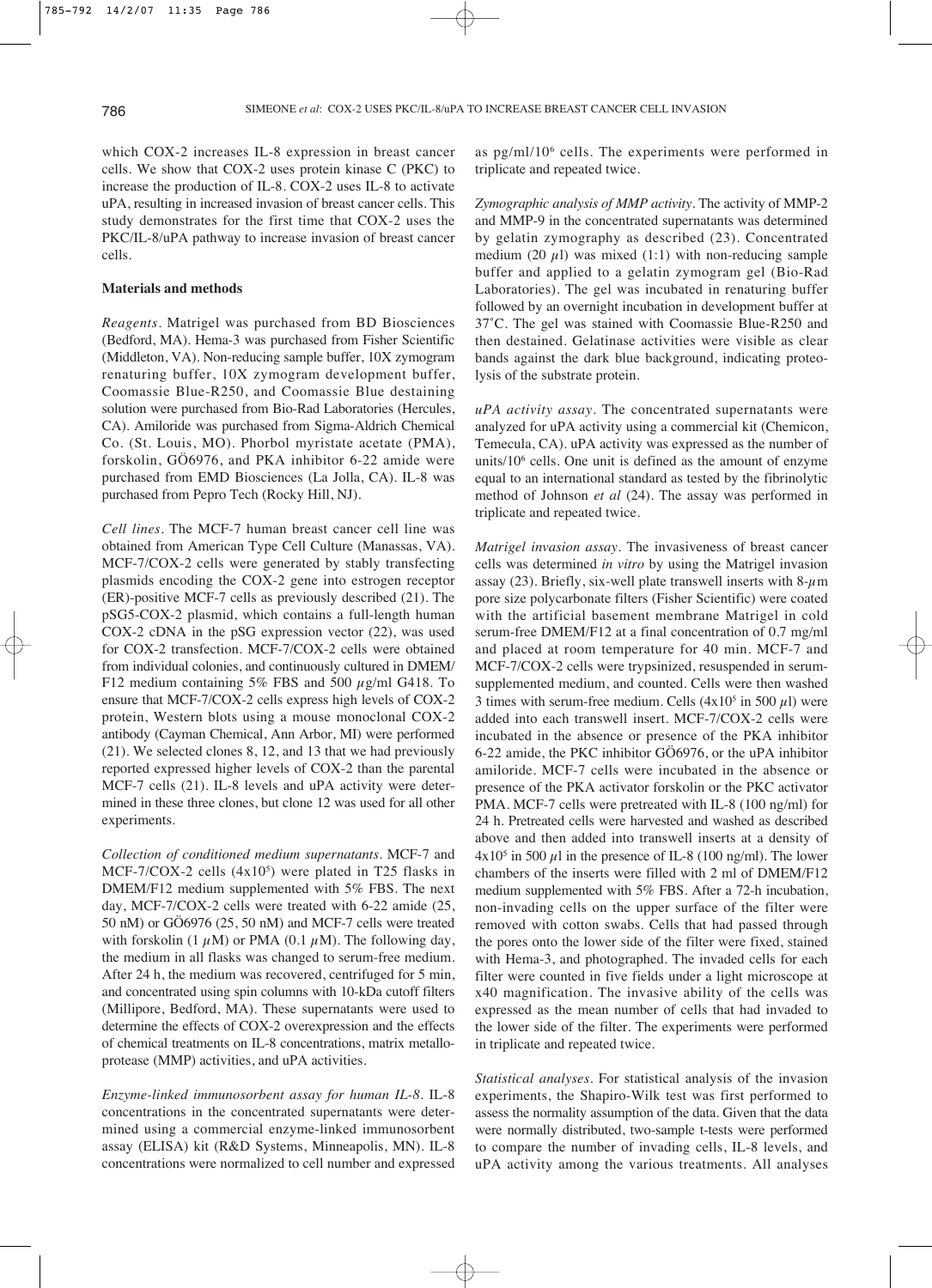

Figure 1. COX-2 increased the invasiveness of MCF-7 breast cancer cells. (A) MCF-7 and MCF-7/COX-2 clone 12 cells were added into Matrigelcoated transwell inserts. After 72 h, cells that passed through the pores onto the lower side of the filter were fixed, stained, and photographed. (B) The invaded cells for each filter were counted in five fields. The invasive ability of the cells was expressed as the mean number of cells that invaded to the lower side of the filter. Values shown are the means  $\pm$  SD of experiments performed in triplicate. \*p<0.05 compared to MCF-7 cells.

were performed using SAS statistical software at an overall significance level of 0.05.

# **Results**

*COX-2 increases the invasiveness of breast cancer cells*. COX-2 has been shown to increase the invasiveness of MCF-7 breast cancer cells *in vitro* (12). We have previously reported the generation of MCF-7/COX-2 stable transfectants (21). To confirm that COX-2 increases the invasiveness of our MCF-7 breast cancer cells, we randomly selected one clone of MCF-7/ COX-2 cells (clone 12) and compared the invasive activity of these cells to that of the parental MCF-7 cells. MCF-7 cells displayed a low invasive capacity on Matrigel (Fig. 1A). MCF-7/COX-2 clone 12 cells were significantly  $(p<0.05)$ more invasive than the parental cells (Fig. 1A and B). The number of invaded MCF-7 cells was increased 60% by COX-2 overexpression (Fig. 1B).

*COX-2 uses IL-8 to increase breast cancer cell invasion*. IL-8 production was determined in the concentrated supernatants of MCF-7 and MCF-7/COX-2 clone 12 cells. IL-8 production was increased (p<0.05) by COX-2 overexpression (Fig. 2A). In comparison to the parental cells, MCF-7/COX-2 clone 12 had 5.6-fold higher IL-8 levels (Fig. 2A). To confirm that COX-2 increases IL-8 production, the levels of IL-8 were determined in two other clones of MCF-7/COX-2 cells. Higher levels of IL-8 were also found in the other MCF-7/COX-2 clones; MCF-7/COX-2 clones 8 and 13 had 10.4- and 6.2-fold



Figure 2. COX-2 used IL-8 to increase the invasiveness of MCF-7 cells. (A) Conditioned and concentrated supernatants were collected from untreated MCF-7 and MCF-7/COX-2 clones 12, 8, and 13 cells. IL-8 concentrations in the concentrated supernatants were determined using an ELISA kit. IL-8 concentrations were expressed as pg/ml/106. Values shown are the means ± SD of experiments performed in triplicate. \*p<0.05 compared to MCF-7 cells (B) MCF-7 cells were pretreated with IL-8 (100 ng/ml) before being added into Matrigel-coated transwell inserts and then incubated in the presence of IL-8 (100 ng/ml). Untreated cells were incubated in the absence of IL-8. After 72 h, cells that passed through the pores onto the lower side of the filter were fixed, stained, and photographed. (C) The invaded cells for each filter were counted in five fields. Values shown are the means ± SD of experiments performed in triplicate. \*p<0.05 compared to untreated MCF-7 cells.

higher levels of IL-8, respectively, than the parental MCF-7 cells (Fig. 2A). To investigate the role of IL-8 in COX-2 mediated invasion, MCF-7 cells were incubated in the presence or absence of IL-8 in a Matrigel invasion assay. The number of invaded MCF-7 cells was increased (p<0.05) 58% by IL-8 treatment (Fig. 2B and C). These data indicate that at least one pathway by which COX-2 mediates invasion is IL-8 dependent.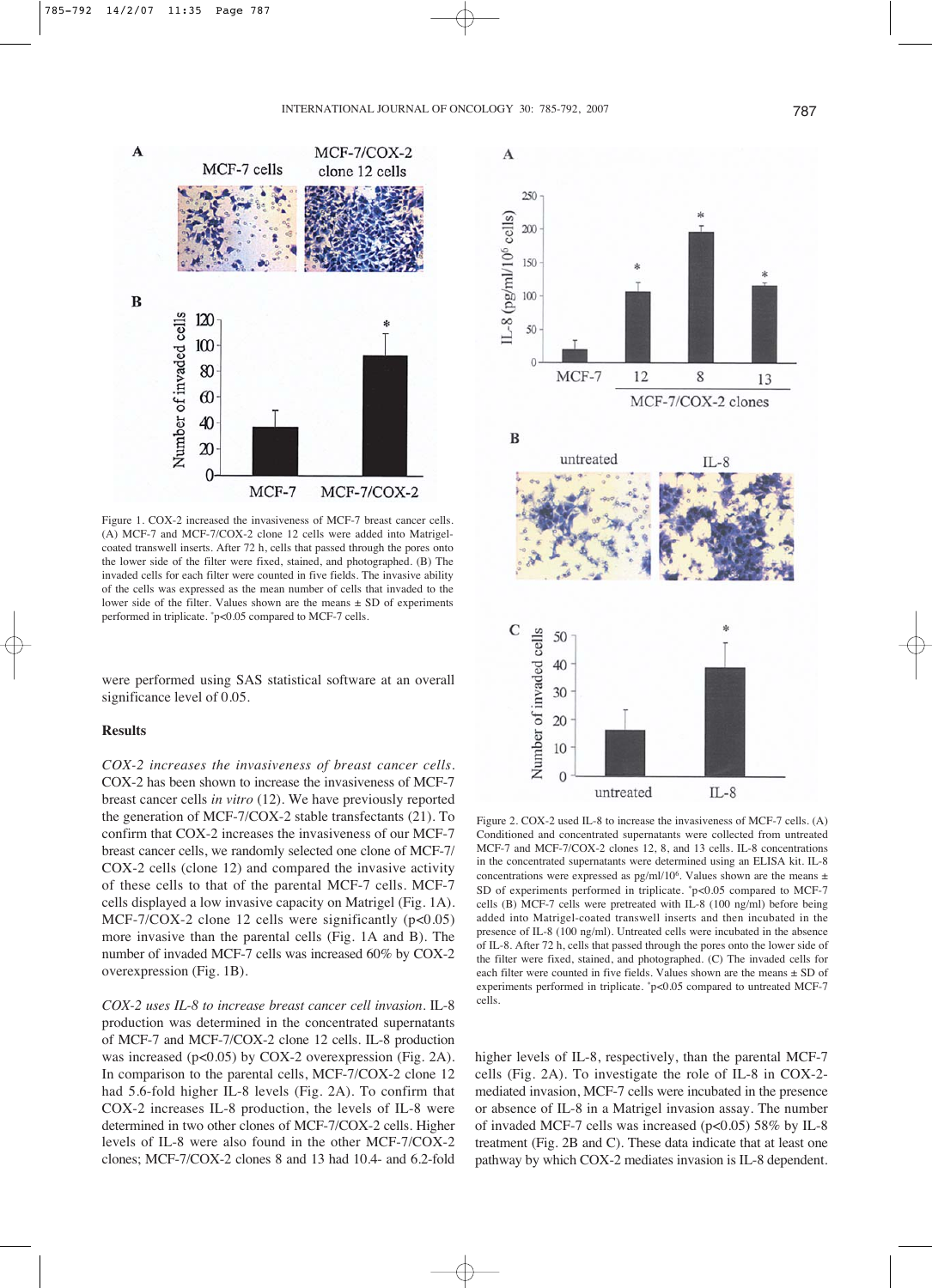

Figure 3. Inhibition of PKC activity decreased COX-2-mediated IL-8 production and invasion. (A) MCF-7/COX-2 clone 12 cells were treated with the PKA inhibitor 6-22 amide or the PKC inhibitor GÖ6976. Conditioned and concentrated supernatants were collected, and IL-8 concentrations in the concentrated supernatants were determined. IL-8 concentrations were expressed as pg/ml/10<sup>6</sup> cells. Values shown are the means  $\pm$  SD of experiments performed in triplicate. \*p<0.05 compared to untreated MCF-7/COX-2 cells. (B) MCF-7/COX-2 cells were incubated for 72 h in the absence or presence of 6-22 amide or GÖ6976 in a Matrigel invasion assay. (C) The number of invaded MCF-7/COX-2 cells was counted. Values shown are the means ± SD of experiments performed in triplicate. \*p<0.05 compared to untreated MCF-7/COX-2 cells.

*PKC activity is involved in COX-2-mediated IL-8 production and invasion in breast cancer cells*. COX-2 is known to activate protein kinase A (PKA) and protein kinase C (PKC) pathways (25-28), which have been reported to be involved in IL-8 regulation (29,30). To determine whether COX-2 uses PKA and/or PKC pathways to increase IL-8 production and breast cancer cell invasiveness, MCF-7/COX-2 cells were treated with the PKA inhibitor 6-22 amide or the PKC inhibitor GÖ6976. Cell growth was not affected by 6-22 amide or GÖ6976 at the concentrations used in these assays (data not shown). The treatment of MCF-7/COX-2 cells with 6-22 amide had no effect on IL-8 production (Fig. 3A). In contrast, IL-8 production by MCF-7/COX-2 cells was decreased (p<0.05) in a dose-dependent manner by treatment with GÖ6976 (Fig. 3A). IL-8 production was decreased 1.4- and 2.2-fold by the 25 and 50 nM concentrations of GÖ6976, respectively (Fig. 3A).

Inhibition of PKA activity with 6-22 amide had no significant effect (p>0.05) on the invasiveness of MCF-7/ COX-2 cells (Fig. 3B and C). In contrast, inhibition of PKC activity with GÖ6976 decreased (p<0.05) the invasiveness of MCF-7/COX-2 cells in a dose-dependent manner (Fig. 3B and C). The number of invaded MCF-7/COX-2 cells was decreased ( $p<0.05$ ) 47 and 88% with the 25 and 50 nM concentrations of GÖ6976, respectively (Fig. 3C).

The effects of the PKA activator forskolin or the PKC activator PMA on the production of IL-8 and on the invasiveness of MCF-7 cells were also determined. PMA and forskolin were not cytotoxic to either cell line at the concentrations used  $(21)$ . IL-8 production was significantly ( $p<0.05$ ) increased in PMA-treated, but not forskolin-treated, MCF-7 cells (Fig. 4A). IL-8 production was increased 90-fold in MCF-7 cells by PMA treatment (Fig. 4A). The number of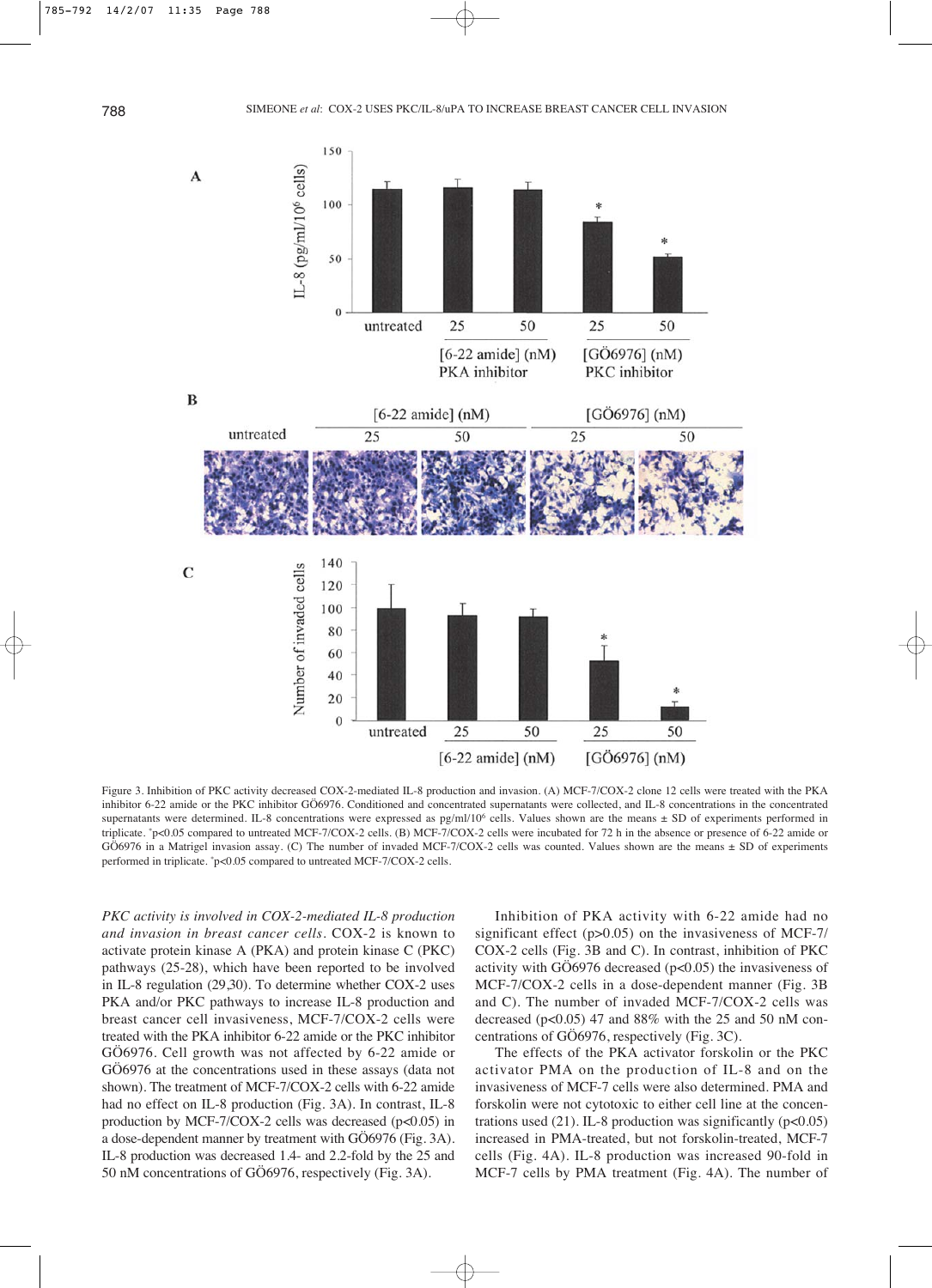

Number of invaded cells  $20$  $\overline{0}$ **PMA** untreated forskolin Figure 4. PKC activation increased IL-8 levels and invasiveness of MCF-7

cells. (A) MCF-7 cells were treated with the PKA activator forskolin  $(1 \mu M)$ or the PKC activator PMA (0.1  $\mu$ M). IL-8 concentrations in the supernatants were determined. Values shown are the means  $\pm$  SD of experiments performed in triplicate. \*p<0.05 compared to untreated MCF-7 cells. (B) MCF-7 cells were incubated for 72 h in the absence or presence of forskolin (1  $\mu$ M) or PMA (0.1  $\mu$ M) in a Matrigel invasion assay. (C) The number of invaded MCF-7 cells was counted. Values shown are the means ± SD of experiments performed in triplicate. \*p<0.05 compared to untreated MCF-7 cells.

invaded MCF-7 cells was increased by  $45\%$  (p<0.05) with PMA treatment, but was not significantly affected by the forskolin treatment (Fig. 4B and C). These data indicate that PKC activity is involved in COX-2-mediated IL-8 production and subsequent invasive effects in breast cancer cells.

*COX-2 does not affect MMP-2 and MMP-9 activities in breast cancer cells*. Matrix metalloproteases (MMPs), which are involved in the degradation of the extracellular matrix and basement membranes, are essential to the invasive process. The gelatinases MMP-2 and MMP-9 are frequently detected in breast cancer (31-33) and are associated with metastatic disease (34). To determine whether COX-2 increases the invasiveness of breast cancer cells by increasing MMP activities, gelatin zymography was performed on MCF-7 cells, MCF-7/COX-2 cells, MCF-7 cells treated with IL-8, and MCF-7 cells treated with PMA. MMP-2 activity was detected in MCF-7 cells and was unaffected by COX-2 overexpression or the addition of IL-8 or PMA (Fig. 5A). A very low level of MMP-9 activity was detected in MCF-7 cells and was not altered by COX-2 overexpression or by the addition of IL-8 or PMA (data not shown). These data indicate that alterations in MMP-2 or MMP-9 activities are not involved in COX-2 mediated invasion of breast cancer cells.

*uPA is a downstream mediator of the invasive effects of COX-2/PKC/IL-8 pathway in breast cancer cells*. Since uPA has been implicated in breast cancer invasion and metastasis (35-37), we determined the effect of COX-2 on this pathway. The activity of uPA was increased  $(p<0.05)$  by COX-2 overexpression. When compared to the parental cells, uPA activity was increased 62% in MCF-7/COX-2 clone 12 (Fig. 5B). MCF-7/COX-2 clones 8 (82%) and 13 (71%) also had higher (p<0.05) uPA activity in comparison to the parental cells (data not shown). For MCF-7/COX-2 clone 12 cells, the addition of the PKC inhibitor GÖ6976 decreased  $(p<0.05)$ uPA activity in a dose-dependent manner. The activity of uPA in MCF-7/COX-2 cells was decreased (p<0.05) 36 and 55% with the 25 and 50 nM concentrations of GÖ6976, respectively (Fig. 5B). In MCF-7 cells, the addition of the PKC activator PMA or IL-8 increased (p<0.05) uPA activity 64 and 45%, respectively (Fig. 5B).

To further confirm the role of uPA in COX-2-mediated invasion, MCF-7/COX-2 cells were incubated with the uPA inhibitor amiloride in a Matrigel invasion assay. Treatment with amiloride decreased ( $p<0.05$ ) the invasiveness of MCF-7/ COX-2 cells in a dose-dependent manner (Fig. 5C and D). The invasion of MCF-7/COX-2 cells was inhibited  $(p<0.05)$ 21, 53, and 74% with the 25, 50, and 100  $\mu$ M concentrations of amiloride, respectively (Fig. 5D). These data indicate that uPA is an important downstream mediator of the invasive effects of COX-2.

### **Discussion**

COX-2 is associated with high metastatic potential in breast tumors (7-10) and has been shown to increase invasion and metastasis *in vitro* and *in vivo* (11-16). However, little is known regarding the pathways involved in COX-2-mediated invasion. In this study, we showed that transfection of COX-2 into the poorly invasive MCF-7 breast cancer cell line (MCF-7/COX-2) increased invasion *in vitro*. Prosperi *et al* (12) also generated stable MCF-7/COX-2 transfectants, which were found to be more invasive than the parental cells. COX-2-transfected MDA-MB-231 cells were also more invasive in comparison to the parental cells (13).

Significantly higher expression of IL-8 and its receptors have been found in breast tumors than in benign breast tissue (38,39). IL-8 has been implicated in promoting breast cancer metastasis. Serum levels of IL-8 are increased in patients with metastatic breast cancer and are associated with an accelerated clinical course, a higher tumor load, and the presence of liver and lymph node involvement (20). IL-8 also increases the invasion of breast cancer cells *in vitro* (40,41) and has been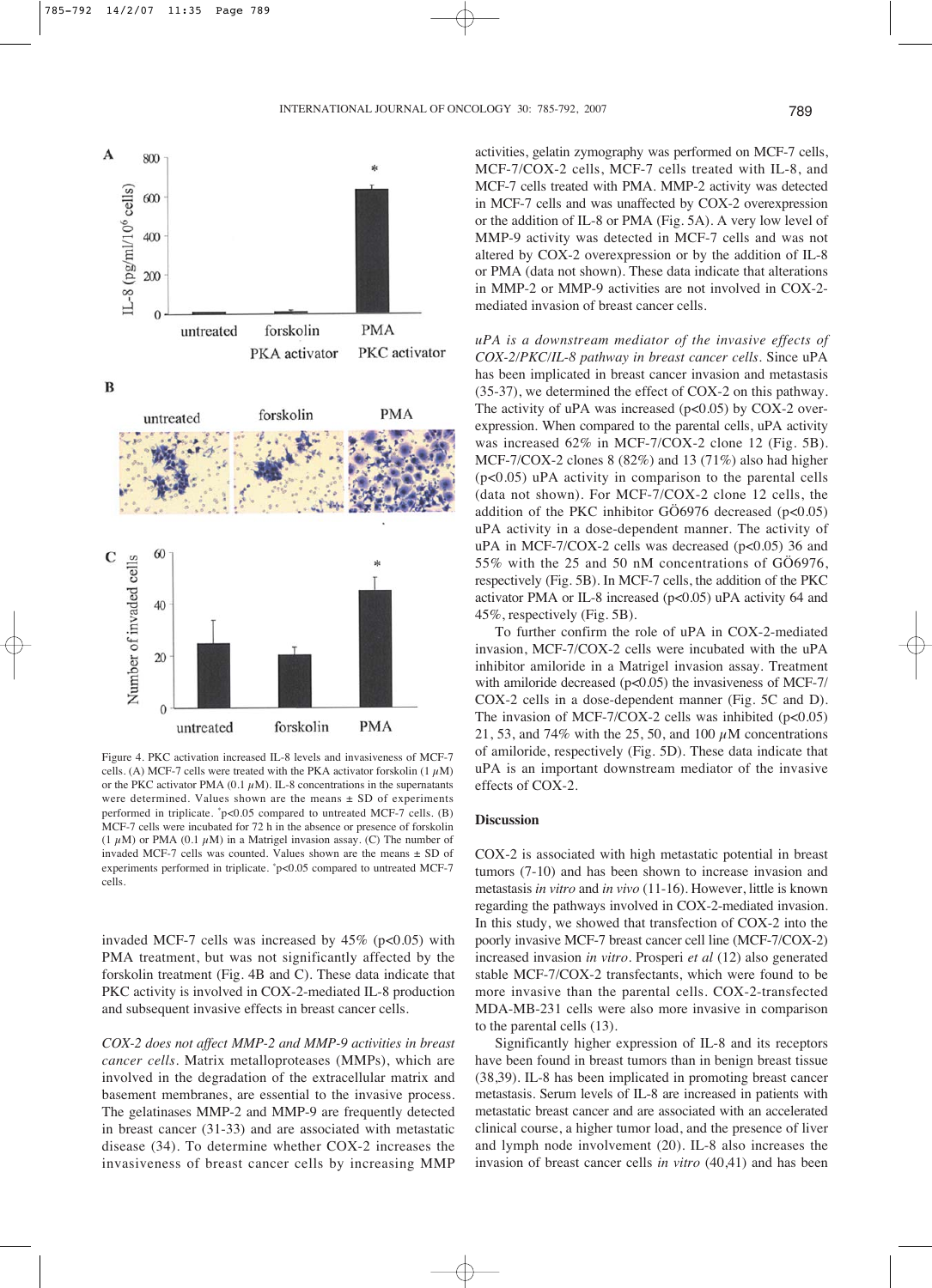

Figure 5. COX-2 increased uPA, but not MMP-2 and MMP-9, activities. (A) Gelatin zymography was performed on MCF-7 cells, MCF-7/COX-2 clone 12 cells, and MCF-7 cells treated with IL-8 or PMA. MCF-7 cells were treated for 24 h with IL-8 (100 ng/ml) or PMA (0.1  $\mu$ M). The medium in all flasks was changed to serum-free medium and the flasks were incubated for 24 h. Concentrated conditioned medium (20  $\mu$ l) was mixed (1:1) with non-reducing sample buffer and applied to a gelatin substrate gel. The gel was incubated in renaturing buffer followed by an overnight incubation in development buffer at 37˚C. Gelatinase activities were visible as clear bands against the dark blue background, indicating proteolysis of the substrate protein. (B) A commercial kit was used to determine uPA activity in the concentrated supernatants of untreated MCF-7/COX-2 cells and GÖ6976-treated MCF-7/COX-2 cells, as well as untreated MCF-7 cells and MCF-7 cells treated with PMA or IL-8. uPA activity was expressed as the number of units/106 cells. Values shown are the means ± SD of experiments performed in triplicate. \*p<0.05 compared to untreated MCF-7/COX-2 cells; †p<0.05 compared to untreated MCF-7 cells. (C) MCF-7/ COX-2 cells were incubated for 72 h in the absence or presence of the uPA inhibitor amiloride in a Matrigel invasion assay. (D) The number of invaded MCF-7/COX-2 cells was counted. Values shown are the means ± SD of experiments performed in triplicate. \*p<0.05 compared to untreated MCF-7/COX-2 cells.

correlated with breast cancer metastasis to lung (42) and to bone *in vivo* (18,19). In the present study, we found that COX-2 overexpression increased IL-8 production by ER-positive MCF-7 breast cancer cells. ER is known to decrease IL-8 expresson in breast tumors and in breast cancer cell lines (40,41). It is possible that during the transfection process, MCF-7/COX-2 clones with aberrant ER signaling may have been selected. To overcome this we demonstrated increased IL-8 production in three different MCF-7/COX-2 clones. However, we cannot rule out the possibility that the increase in IL-8 in COX-2-transfected MCF-7 cells is not due to a loss of ER signaling. In this regard, we have previously reported that MCF-7/COX-2 cells were less sensitive to the selective ER modulator tamoxifen (21). Singh *et al* (18) found that COX-2 expression induced IL-8 production in ER-negative breast cancer cell lines, but not in MCF-7 cells. The difference in our findings from that of Singh *et al* (18) is not clear; it may be due to different MCF-7 cell clones used. Similar to Prosperi *et al* (12), we were able to generate stable MCF-7/COX-2 transfectants. However, Singh *et al* (18) were unable to generate stable MCF-7/COX-2 transfectants; instead they had to use the inducible Tet-On system to generate COX-2 transfectants in MCF-7 cells.

The overexpression and increased activity of PKA and PKC have been reported in human breast cancers and implicated in breast tumor development and progression (43,44). COX-2 is known to activate PKA and PKC pathways (25-28). Furthermore, these pathways have been reported to be involved in IL-8 regulation (29,30). In the present study, PKC, but not PKA, activation was involved in the COX-2-mediated invasion of MCF-7 breast cancer cells. This contrasts with COX-2 mediated tamoxifen resistance, in which COX-2 uses both PKA and PKC pathways  $(21)$ .

MMPs and uPA have been implicated in tumor invasion and metastasis. COX-2 has been positively correlated with MMP-2 expression in breast tumor samples (45); however,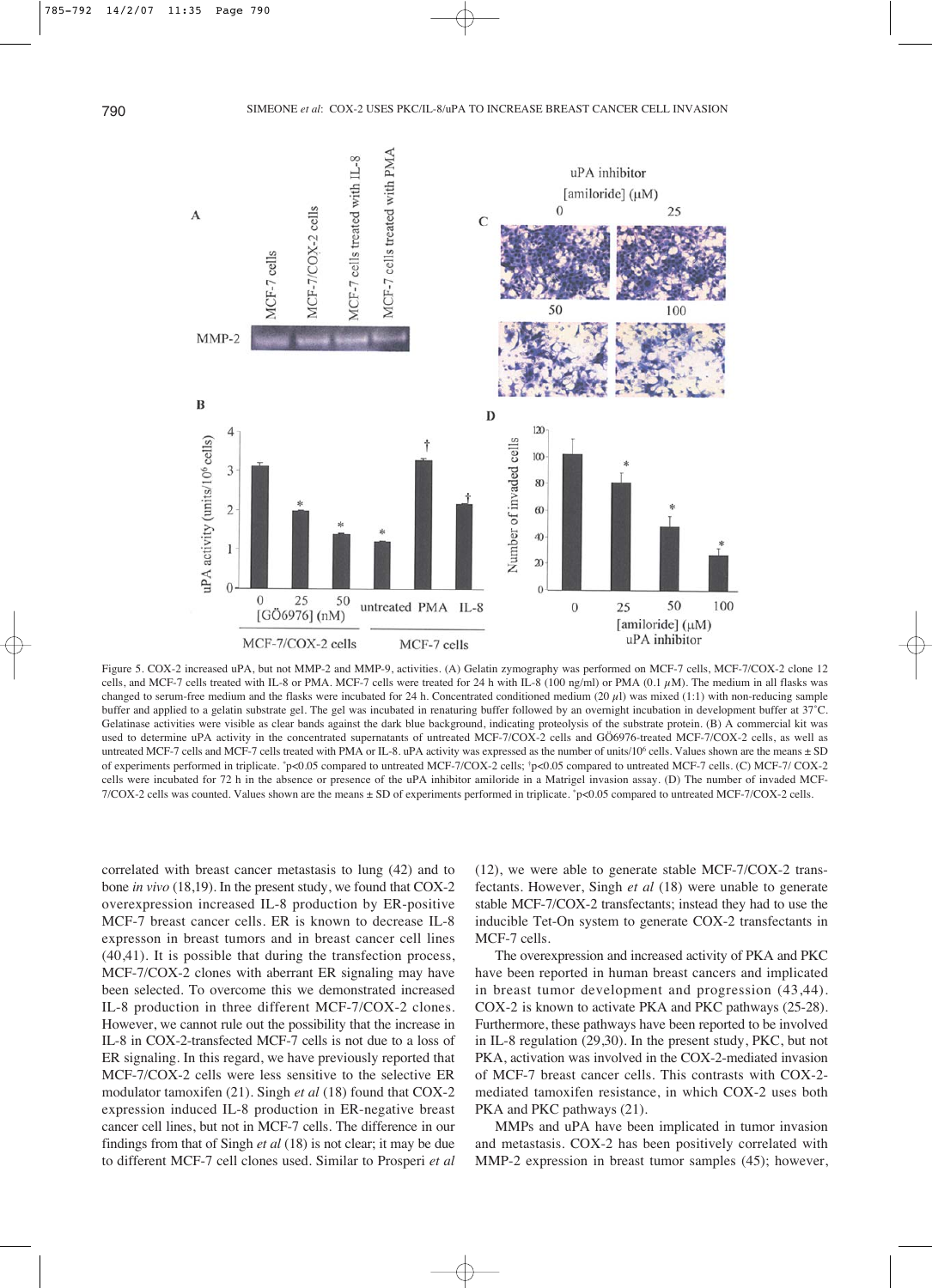the association of COX-2 with MMP-2 activity was not determined in this study. We found that COX-2 did not affect the activity of MMP-2 or MMP-9 in MCF-7 breast cancer cells. Similarly, Takahashi *et al* (46) found that COX-2 did not increase MMP-2 activity unless the cells were treated with concanavalin A. Concanavalin A is an inducer of membranetype 1 MMP that processes MMP-2 to convert it to its active form (47).

Increased uPA activity in breast tumors has been correlated with a high rate of relapse and shorter disease-free and overall survival (48-51). Inhibition of uPA has been shown to suppress the invasive and metastatic capacity of breast cancer cells *in vitro* and *in vivo* (35-37). Activation of PKC has been correlated with enhanced uPA activity in MCF-7 breast cancer cells (52); however, the mechanisms by which PKC increases uPA activity were not known. Herein we showed that COX-2 uses PKC to increase uPA activity indirectly by increasing IL-8 levels in MCF-7 breast cancer cells. The expression of pro-uPA was significantly higher in COX-2-transfected MDA-MB-231 cells and was correlated with their greater invasiveness in comparison to parental cells (13). While this study suggests that more pro-uPA may be available to bind to its high-affinity cell surface receptor, it does not demonstrate that COX-2 increases uPA enzymatic activity, or that uPA activity is vital to COX-2-mediated invasion. We demonstrated that COX-2 overexpression increases uPA activity in breast cancer cells and that uPA activity is essential to COX-2-mediated invasion.

To our knowledge, we are the first to demonstrate a detailed mechanism by which COX-2 increases the invasiveness of breast cancer cells: the PKC/IL-8/uPA pathway.

## **Acknowledgements**

This study was supported in part by the Cancer Research and Prevention Foundation (A.-M.S.) and by the Susan G. Komen Breast Cancer Foundation (A.M.T.).

### **References**

- 1. Eberhart CE, Coffey RJ, Radhika A, Giardiello FM, Ferrenbach S and DuBois RN: Up-regulation of cyclooxygenase 2 gene expression in human colorectal adenomas and adenocarcinomas. Gastroenterology 107: 1183-1188, 1994.
- 2. Soslow RA, Dannenberg AJ, Rush D, Woerner BM, Khan KN, Masferrer J and Koki AT: COX-2 is expressed in human pulmonary, colonic, and mammary tumors. Cancer 89: 2637-2645, 2000.
- 3. Kirschenbaum A, Liu X-H, Yao S and Levine AC: The role of cyclooxygenase-2 in prostate cancer. Urology 58: 127-131, 2001.
- 4. Ristimaki A, Sivula A, Lundin J, Lundin M, Salminen T, Haglund C, Joensuu H and Isola J: Prognostic significance of elevated cyclooxygenase-2 expression in breast cancer. Cancer Res 62: 632-635, 2002.
- 5. Denkert C, Winzer KJ, Muller BM, Weichert W, Pest S, Kobel M, Kristiansen G, Reles A, Siegert A, Guski H and Hauptmann S: Elevated expression of cyclooxygenase-2 is a negative prognostic factor for disease free survival and overall survival in patients with breast carcinoma. Cancer 97: 2978-2987, 2003.
- 6. O'Connor JK, Avent J, Lee RJ, Fischbach J and Gaffney DK: Cyclooxygenase-2 expression correlates with diminished survival in invasive breast cancer treated with mastectomy and radiotherapy. Int J Radiat Oncol Biol Phys 58: 1034-1040, 2004.
- 7. Badawi AF and Badr MZ: Expression of cyclooxygenase-2 and peroxisome proliferators-activated receptor- $\gamma$  and levels of prostaglandin  $E_2$  and 15-deoxy- $\Delta^{12,14}$ -prostaglandin J2 in human breast cancer and metastasis. Int J Cancer 103: 84-90, 2003.
- 8. Costa C, Soares R, Reis-Filho JS, Leitao D, Amendoeira I and Schmitt FC: Cyclo-oxygenase 2 expression is associated with angiogenesis and lymph node metastasis in human breast cancer. J Clin Pathol 55: 429-434, 2002.
- 9. Denkert C, Winzer KJ and Hauptmann S: Prognostic impact of cyclooxygenase-2 in breast cancer. Clin Breast Cancer 4: 428-433, 2004.
- 10. Ranger GS, Thomas V, Jewell A and Mokbel K: Elevated cyclooxygenase-2 expression correlates with distant metastases in breast cancer. Anticancer Res 24: 2349-2451, 2004.
- 11. Rozic JG, Chakraborty C and Lala PK: Cyclooxygenase inhibitors retard murine mammary tumor progression by reducing tumor cell migration, invasiveness and angiogenesis. Int J Cancer 93: 497-506, 2001.
- 12. Prosperi JR, Mallery SR, Kigerl KA, Erfurt AA and Robertson FM: Invasive and angiogenic phenotype of MCF-7 human breast tumor cells expressing human cyclooxygenase-2. Prostaglandins Other Lipid Mediat 73: 249-264, 2004.
- 13. Singh B, Berry JA, Shoher A, Ramakrishnan V and Lucci A: COX-2 overexpression increases motility and invasion of breast cancer cells. Int J Oncol 26: 1393-1399, 2005.
- 14. Connolly EM, Harmey JH, O'Grady T, Foley D, Roche-Nagle G, Kay E and Bouchier-Hayes DJ: Cyclo-oxygenase inhibition reduces tumor growth and metastasis in an orthotopic model of breast cancer. Br J Cancer 87: 231-237, 2002.
- 15. Kundu N and Fulton AM: Selective cyclooxygenase (COX)-1 or COX-2 inhibitors control metastatic disease in a murine model of breast cancer. Cancer Res 62: 2343-2346, 2002.
- 16. Roche-Nagle G, Connolly EM, Eng M, Bouchier-Hayes DJ and Harmey JH: Antimetastatic activity of a cyclooxygenase-2 inhibitor. Br J Cancer 91: 359-365, 2004.
- 17. Singh B, Berry JA, Shoher A and Lucci A: COX-2 induces IL-11 production in human breast cancer cells. J Surg Res 131: 267-275, 2006.
- 18. Singh B, Berry JA, Vincent LE and Lucci A: Involvement of IL-8 in COX-2-mediated bone metastases from breast cancer. J Surg Res 134: 44-54, 2006.
- 19. Bendre MS, Gaddy-Kurten D, Mon-Foote T, Akel NS, Skinner RA, Nicholas RW and Suva LJ: Expression of interleukin 8 and not parathyroid hormone-related protein by human breast cancer cells correlates with bone metastasis *in vivo*. Cancer Res 62: 5571-5579, 2002.
- 20. Benoy IH, Salgado R, Van Dam P, Geboers K, Van Marck E, Scharpe S, Vermeulen PB and Dirix LY: Increased serum interleukin-8 in patients with early and metastatic breast cancer correlates with early dissemination and survival. Clin Cancer Res 10: 7157-7162, 2004.
- 21. Tari AM, Simeone A-M, Li Y-J, Gutierrez-Puente Y, Lai S and Symmans WF: Cyclooxygenase-2 protein reduces tamoxifen and N-(4-hydroxyphenyl)retinamide inhibitory effects in breast cancer cells. Lab Invest 85: 1357-1367, 2005.
- 22. Sun Y, Tang XM, Half E, Kuo MT and Sinicrope FA: Cyclooxygenase-2 overexpression reduces apoptotic susceptibility by inhibiting the cytochrome c-dependent apoptotic pathway in human colon cancer cells. Cancer Res 62: 6323-6328, 2002.
- 23. Simeone A-M, Colella S, Krahe R, Johnson MM, Mora E and Tari AM: N-(4-Hydroxyphenyl)retinamide and nitric oxide pro-drugs exhibit apoptotic and anti-invasive effects against bone metastatic breast cancer cells. Carcinogenesis 27: 568-577, 2006.
- 24. Johnson AJ, Kline DL and Alkjaersig N: Assay methods and standard preparations for plasmin, plasminogen and urokinase in purified systems. Thromb Diath Haemoorh 21: 259-272, 1969.
- 25. Fiebich BL, Schleicher S, Spleiss O, Czygan M and Hull M: Mechanisms of prostaglandin E2-induced interleukin-6 release in astrocytes: possible involvement of EP4-like receptors, p38 mitogen-activated protein kinase and protein kinase C. J Neurochem 79: 950-958, 2001.
- 26. Timoshenko AV, Xu G, Chakrabarti S, Lala PK and Chakraborty C: Role of prostaglandin E2 receptors in migration of murine and human breast cancer cells. Exp Cell Res 289: 265-274, 2003.
- 27. Gerlo S, Verdood P, Gellerson B, Hooghe-Peters EL and Kooijman R: Mechanism of prostaglandin (PG)E2-induced prolactin expression in human T cells: cooperation of two PGE2 receptor subtypes, E-prostanoid (EP) 3 and EP4, via calciumand cyclic adenosine 5'-monophosphate-mediated signaling pathways. J Immunol 173: 5952-5962, 2004.